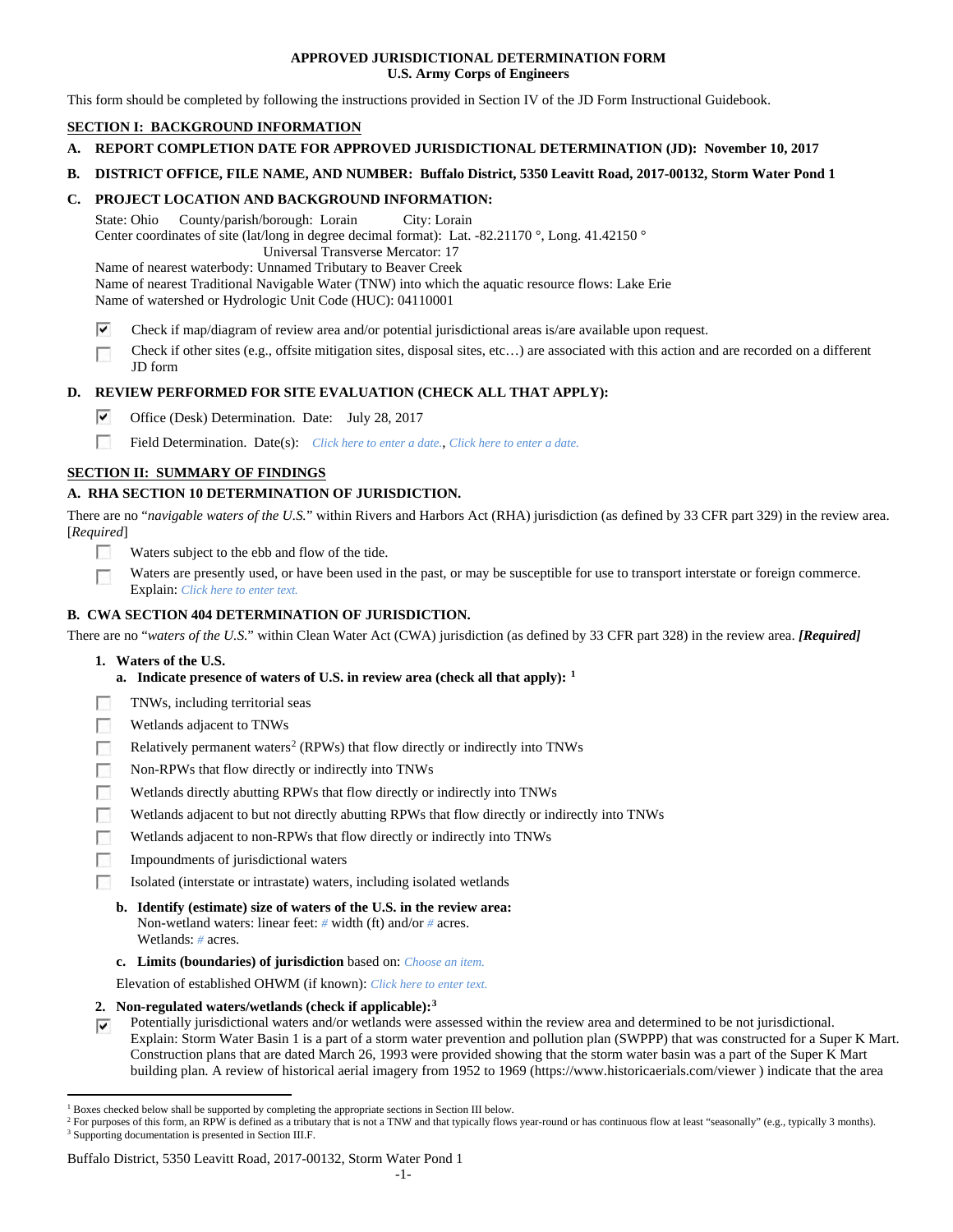where the storm water basin is located was upland because no wetland hydrology indicators could be observed in the aerial imagery. The storm water basin first appears in the 1994 aerial images (Google Earth Pro 2017). Because Storm Water Basin 1 is a constructed feature that is a part of a SWPPP and because it was constructed in upland, the Corps has determined that Storm Water basin 1 is not a jurisdictional feature and is therefore not regulated by the Corps.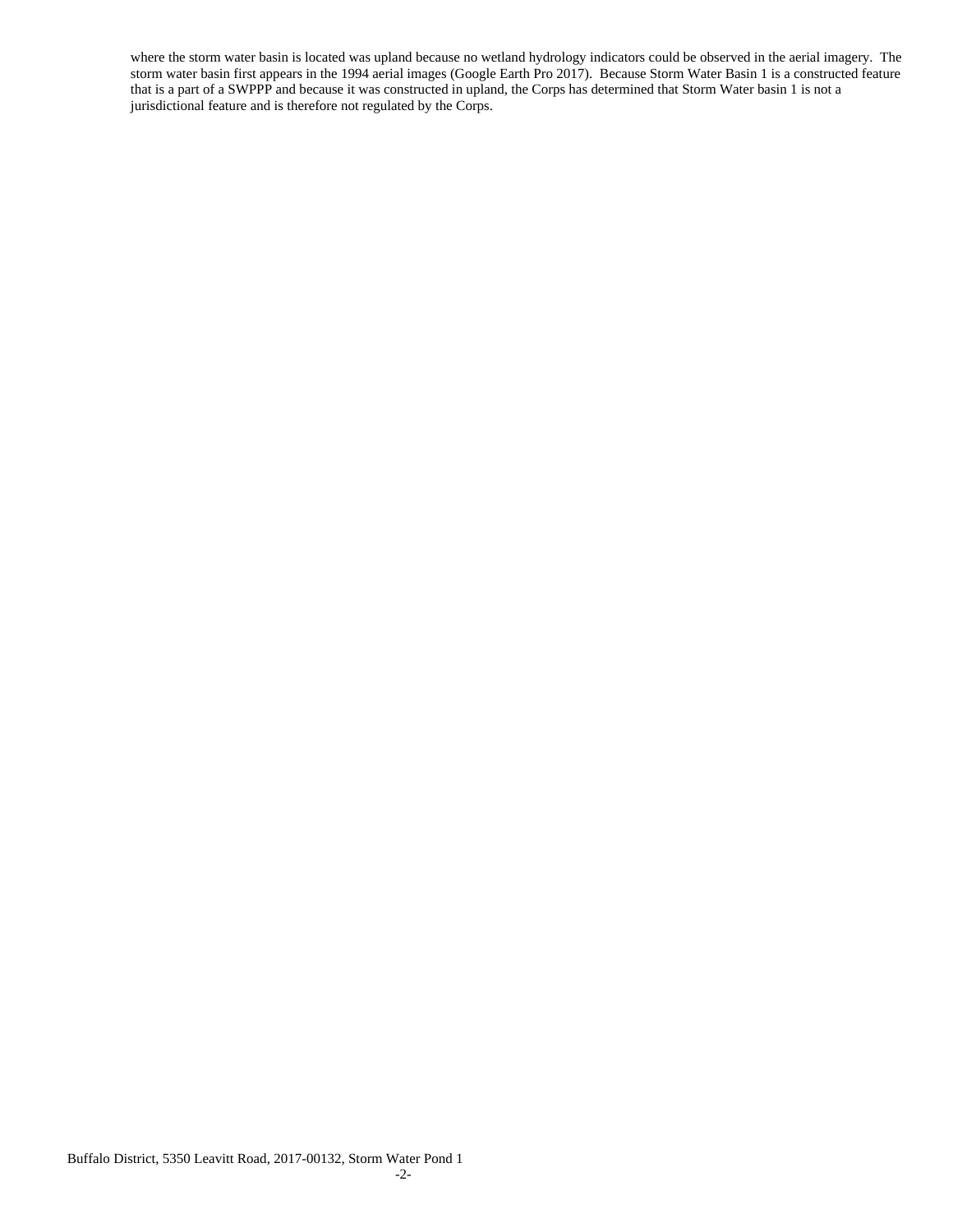### **SECTION III: CWA ANALYSIS**

### **A. TNWs AND WETLANDS ADJACENT TO TNWs**

**The agencies will assert jurisdiction over TNWs and wetlands adjacent to TNWs. If the aquatic resource is a TNW, complete Section III.A.1 and Section III.D.1. only; if the aquatic resource is a wetland adjacent to a TNW, complete Sections III.A.1 and 2 and Section III.D.1.; otherwise, see Section III.B below**.

- **1. TNW**  Identify TNW: *Click here to enter text.*
	- Summarize rationale supporting determination: *Click here to enter text.*
- **2. Wetland adjacent to TNW** Summarize rationale supporting conclusion that wetland is "adjacent": *Click here to enter text.*

### **B. CHARACTERISTICS OF TRIBUTARY (THAT IS NOT A TNW) AND ITS ADJACENT WETLANDS (IF ANY):**

**This section summarizes information regarding characteristics of the tributary and its adjacent wetlands, if any, and it helps determine whether or not the standards for jurisdiction established under Rapanos have been met.** 

**The agencies will assert jurisdiction over non-navigable tributaries of TNWs where the tributaries are "relatively permanent waters" (RPWs), i.e. tributaries that typically flow year-round or have continuous flow at least seasonally (e.g., typically 3 months). A wetland that directly abuts an RPW is also jurisdictional. If the aquatic resource is not a TNW, but has year-round (perennial) flow, skip to Section III.D.2. If the aquatic resource is a wetland directly abutting a tributary with perennial flow, skip to Section III.D.4.**

**A wetland that is adjacent to but that does not directly abut an RPW requires a significant nexus evaluation. Corps districts and EPA regions will include in the record any available information that documents the existence of a significant nexus between a relatively permanent tributary that is not perennial (and its adjacent wetlands if any) and a traditional navigable water, even though a significant nexus finding is not required as a matter of law.**

**If the waterbody[4](#page-2-0) is not an RPW, or a wetland directly abutting an RPW, a JD will require additional data to determine if the waterbody has a significant nexus with a TNW. If the tributary has adjacent wetlands, the significant nexus evaluation must consider the tributary in combination with all of its adjacent wetlands. This significant nexus evaluation that combines, for analytical purposes, the tributary and all of its adjacent wetlands is used whether the review area identified in the JD request is the tributary, or its adjacent wetlands, or both. If the JD covers a tributary with adjacent wetlands, complete Section III.B.1 for the tributary, Section III.B.2 for any onsite wetlands, and Section III.B.3 for all wetlands adjacent to that tributary, both onsite and offsite. The determination whether a significant nexus exists is determined in Section III.C below.**

**1. Characteristics of non-TNWs that flow directly or indirectly into TNW**

**(i) General Area Conditions:**

Watershed size: *# Choose an item.* Drainage area: *# Choose an item.*

Average annual rainfall: *#* inches Average annual snowfall: *#* inches

### **(ii) Physical Characteristics:**

- (a) Relationship with TNW:
	- Tributary flows directly into TNW.

Tributary flows through *Choose an item.* tributaries before entering TNW.

Project waters are *Choose an item.* river miles from TNW. Project waters are *Choose an item.* river miles from RPW. Project waters are *Choose an item.* aerial (straight) miles from TNW. Project waters are *Choose an item.* aerial (straight) miles from RPW. Project waters cross or serve as state boundaries. Explain: *Click here to enter text.*

Identify flow route to TNW[5:](#page-2-1) *Click here to enter text.* Tributary stream order, if known: *Click here to enter text.*

(b) General Tributary Characteristics (check all that apply):

**Tributary** is: Natural

- Artificial (man-made). Explain: *Click here to enter text.*
- Manipulated (man-altered). Explain: *Click here to enter text.*

### Buffalo District, 5350 Leavitt Road, 2017-00132, Storm Water Pond 1

<span id="page-2-1"></span><span id="page-2-0"></span> <sup>4</sup> Note that the Instructional Guidebook contains additional information regarding swales, ditches, washes, and erosional features generally and in the arid West. <sup>5</sup> Flow route can be described by identifying, e.g., tributary a, which flows through the review area, to flow into tributary b, which then flows into TNW.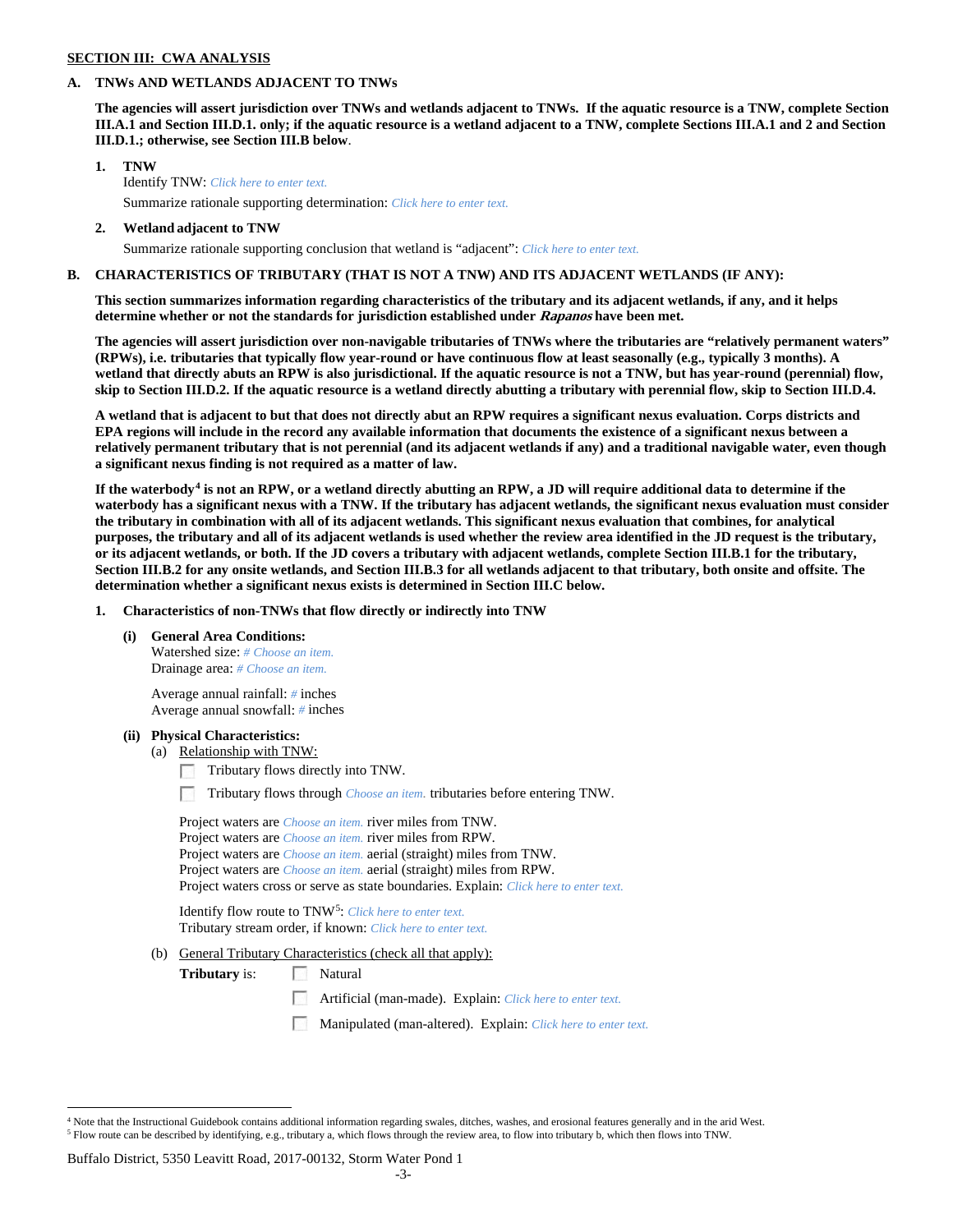|     | <b>Tributary</b> properties with respect to top of bank (estimate):<br>Average width: # feet<br>Average depth: # feet<br>Average side slopes: Choose an item.                                                                                                                       |  |  |  |  |
|-----|-------------------------------------------------------------------------------------------------------------------------------------------------------------------------------------------------------------------------------------------------------------------------------------|--|--|--|--|
|     | Primary tributary substrate composition (check all that apply):<br><b>Silts</b><br>Sands<br>Concrete                                                                                                                                                                                |  |  |  |  |
|     | Cobbles<br>Gravel<br>Muck                                                                                                                                                                                                                                                           |  |  |  |  |
|     | Bedrock<br><b>B</b><br>Vegetation. Type/% cover: Click here to enter text.                                                                                                                                                                                                          |  |  |  |  |
|     | Other. Explain: Click here to enter text.                                                                                                                                                                                                                                           |  |  |  |  |
|     | Tributary condition/stability [e.g., highly eroding, sloughing banks]. Explain: Click here to enter text.<br>Presence of run/riffle/pool complexes. Explain: Click here to enter text.<br>Tributary geometry: Choose an item.<br>Tributary gradient (approximate average slope): #% |  |  |  |  |
| (c) | Flow:<br>Tributary provides for: Choose an item.<br>Estimate average number of flow events in review area/year: Choose an item.<br>Describe flow regime: Click here to enter text.<br>Other information on duration and volume: Click here to enter text.                           |  |  |  |  |
|     | <b>Surface flow is:</b> <i>Choose an item.</i> <b>Characteristics:</b> <i>Click here to enter text.</i>                                                                                                                                                                             |  |  |  |  |
|     | Subsurface flow: Choose an item. Explain findings: Click here to enter text.                                                                                                                                                                                                        |  |  |  |  |
|     | Dye (or other) test performed: Click here to enter text.                                                                                                                                                                                                                            |  |  |  |  |
|     | Tributary has (check all that apply):<br>Bed and banks<br>OHWM <sup>6</sup> (check all indicators that apply):                                                                                                                                                                      |  |  |  |  |
|     | clear, natural line impressed on the bank<br>the presence of litter and debris<br>changes in the character of soil<br>destruction of terrestrial vegetation                                                                                                                         |  |  |  |  |
|     | shelving<br>the presence of wrack line                                                                                                                                                                                                                                              |  |  |  |  |
|     | vegetation matted down, bent, or absent<br>sediment sorting                                                                                                                                                                                                                         |  |  |  |  |
|     | leaf litter disturbed or washed away<br>scour                                                                                                                                                                                                                                       |  |  |  |  |
|     | sediment deposition<br>multiple observed or predicted flow events                                                                                                                                                                                                                   |  |  |  |  |
|     | water staining<br>abrupt change in plant community Click here to enter text.                                                                                                                                                                                                        |  |  |  |  |
|     | other (list): Click here to enter text.                                                                                                                                                                                                                                             |  |  |  |  |
|     | Discontinuous OHWM. <sup>7</sup> Explain: Click here to enter text.                                                                                                                                                                                                                 |  |  |  |  |
|     | If factors other than the OHWM were used to determine lateral extent of CWA jurisdiction (check all that apply):<br>High Tide Line indicated by:<br>Mean High Water Mark indicated by:                                                                                              |  |  |  |  |
|     | oil or scum line along shore objects<br>survey to available datum;                                                                                                                                                                                                                  |  |  |  |  |
|     | fine shell or debris deposits (foreshore)<br>physical markings;                                                                                                                                                                                                                     |  |  |  |  |
|     | vegetation lines/changes in vegetation types.<br>physical markings/characteristics                                                                                                                                                                                                  |  |  |  |  |
|     | tidal gauges                                                                                                                                                                                                                                                                        |  |  |  |  |
|     | other (list): Click here to enter text.                                                                                                                                                                                                                                             |  |  |  |  |
|     | (iii) Chemical Characteristics:                                                                                                                                                                                                                                                     |  |  |  |  |
|     | Characterize tributary (e.g., water color is clear, discolored, oily film; water quality; general watershed characteristics, etc.).                                                                                                                                                 |  |  |  |  |

### Explain: *Click here to enter text.*

Identify specific pollutants, if known: *Click here to enter text.*

<span id="page-3-1"></span><span id="page-3-0"></span> <sup>6</sup> <sup>6</sup>A natural or man-made discontinuity in the OHWM does not necessarily sever jurisdiction (e.g., where the stream temporarily flows underground, or where the OHWM has been removed by development or agricultural practices). Where there is a break in the OHWM that is unrelated to the waterbody's flow regime (e.g., flow over a rock outcrop or through a culvert), the agencies will look for indicators of flow above and below the break. 7 Ibid.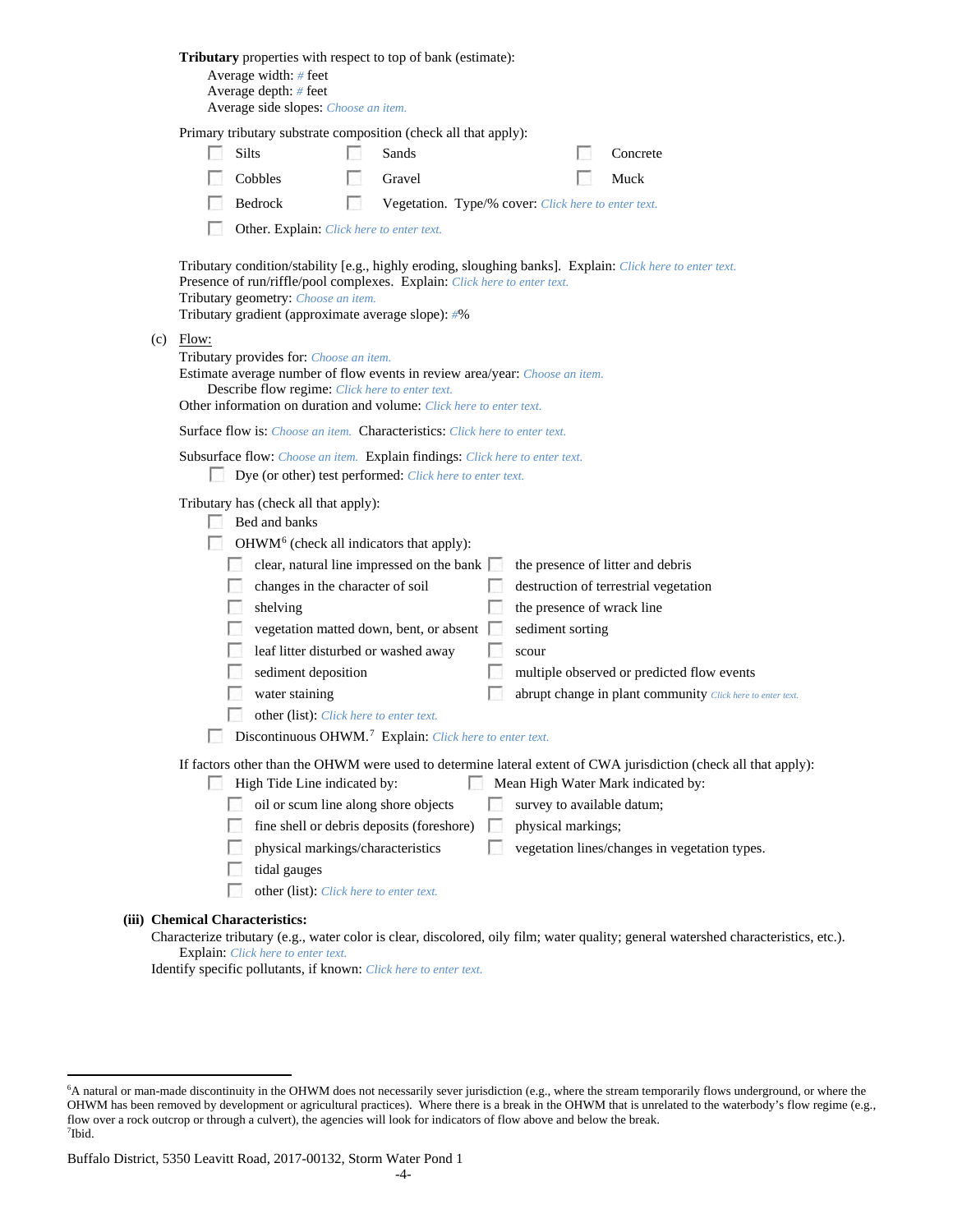### **(iv) Biological Characteristics. Channel supports (check all that apply):**

- Riparian corridor. Characteristics (type, average width): *Click here to enter text.*
- Wetland fringe. Characteristics: *Click here to enter text.*
- Habitat for:
	- Federally Listed species. Explain findings: *Click here to enter text.*
	- Fish/spawn areas. Explain findings: *Click here to enter text.*
	- $\mathcal{L}_{\rm{eff}}$ Other environmentally-sensitive species. Explain findings: *Click here to enter text.*
	- $\mathcal{L}_{\mathcal{A}}$ Aquatic/wildlife diversity. Explain findings: *Click here to enter text.*

### **2. Characteristics of wetlands adjacent to non-TNW that flow directly or indirectly into TNW**

#### **(i) Physical Characteristics:**

- (a) General Wetland Characteristics: Properties: Wetland size: *#* acres Wetland type. Explain: *Click here to enter text.* Wetland quality. Explain: *Click here to enter text.* Project wetlands cross or serve as state boundaries. Explain: *Click here to enter text.*
- (b) General Flow Relationship with Non-TNW:
	- Flow is: *Choose an item.* Explain: *Click here to enter text.*

Surface flow is: *Choose an item.* Characteristics: *Click here to enter text.*

Subsurface flow: *Choose an item.* Explain findings: *Click here to enter text.*

Dye (or other) test performed: *Click here to enter text.*

## (c) Wetland Adjacency Determination with Non-TNW:

- $\sim$ Directly abutting
- **1999** Not directly abutting
	- $\sim$ Discrete wetland hydrologic connection. Explain: *Click here to enter text.*
	- $\overline{a}$ Ecological connection. Explain: *Click here to enter text.*
	- $\sim$ Separated by berm/barrier. Explain: *Click here to enter text.*
- (d) Proximity (Relationship) to TNW

Project wetlands are *Choose an item.* river miles from TNW. Project waters are *Choose an item.* aerial (straight) miles from TNW. Flow is from: *Choose an item.* Estimate approximate location of wetland as within the *Choose an item.* floodplain.

#### **(ii) Chemical Characteristics:**

Characterize wetland system (e.g., water color is clear, brown, oil film on surface; water quality; general watershed characteristics; etc.). Explain: *Click here to enter text.*

Identify specific pollutants, if known: *Click here to enter text.*

#### **(iii) Biological Characteristics. Wetland supports (check all that apply):**

- Riparian buffer. Characteristics (type, average width): *Click here to enter text.*
- Vegetation type/percent cover. Explain: *Click here to enter text.*
- **Habitat for:** 
	- Federally Listed species. Explain findings: *Click here to enter text.*
	- Fish/spawn areas. Explain findings: *Click here to enter text*.
	- 55 Other environmentally-sensitive species. Explain findings: *Click here to enter text.*
	- Aquatic/wildlife diversity. Explain findings: *Click here to enter text.*

### **3. Characteristics of all wetlands adjacent to the tributary (if any)**

All wetland(s) being considered in the cumulative analysis: *Choose an item.* Approximately (*#*) acres in total are being considered in the cumulative analysis.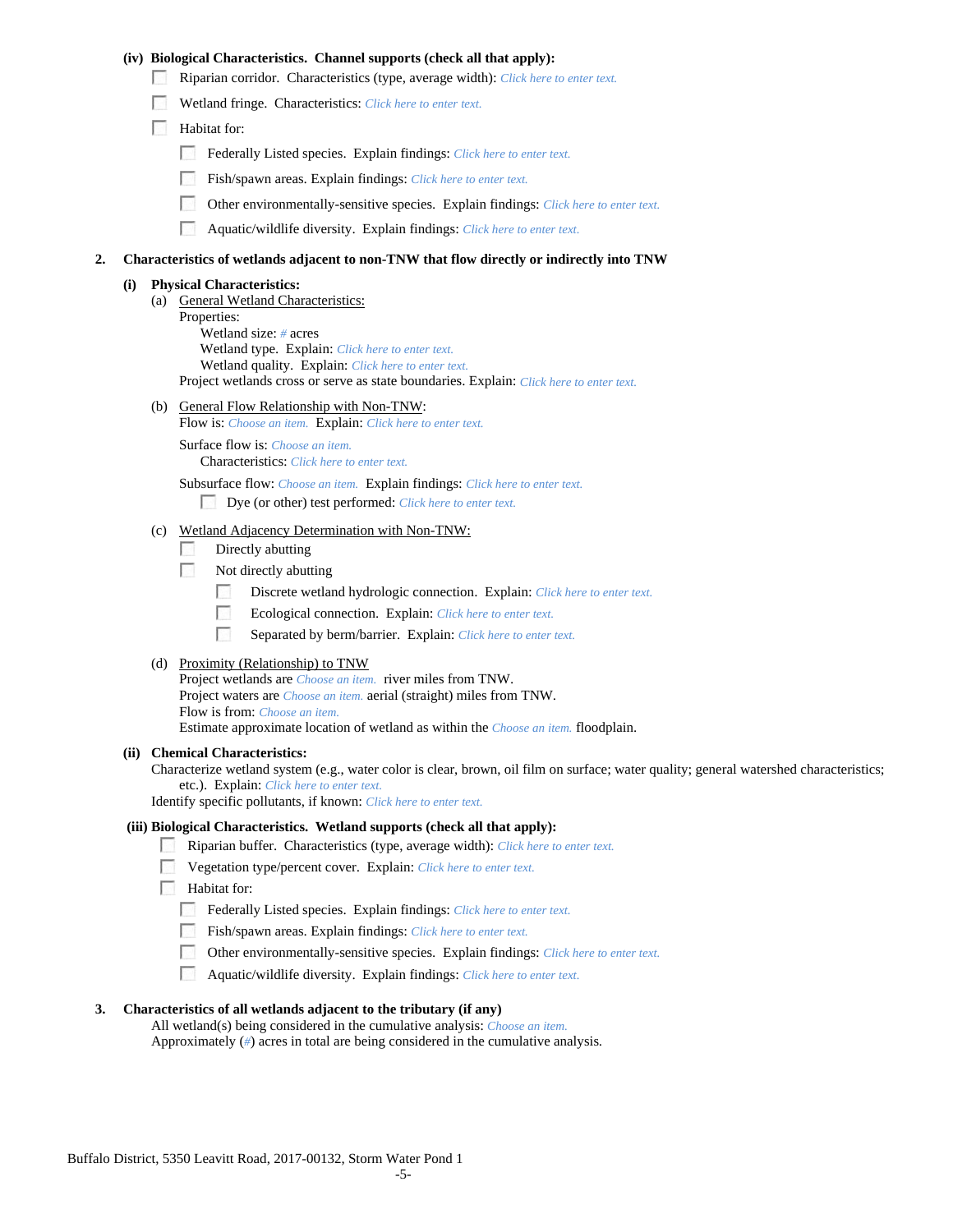For each wetland, specify the following:

| Directly abuts? $(Y/N)$ | Size (in acres) | Directly abuts? $(Y/N)$ | Size (in acres) |
|-------------------------|-----------------|-------------------------|-----------------|
|                         |                 |                         |                 |
| Y/N                     |                 | Y/N                     |                 |
| Y/N                     |                 | Y/N                     |                 |
| Y/N                     |                 | Y/N                     |                 |

Summarize overall biological, chemical and physical functions being performed: *Click here to enter text.*

### **C. SIGNIFICANT NEXUS DETERMINATION**

**A significant nexus analysis will assess the flow characteristics and functions of the tributary itself and the functions performed by any wetlands adjacent to the tributary to determine if they significantly affect the chemical, physical, and biological integrity of a TNW. For each of the following situations, a significant nexus exists if the tributary, in combination with all of its adjacent wetlands, has more than a speculative or insubstantial effect on the chemical, physical and/or biological integrity of a TNW. Considerations when evaluating significant nexus include, but are not limited to the volume, duration, and frequency of the flow of water in the tributary and its proximity to a TNW, and the functions performed by the tributary and all its adjacent wetlands. It is not appropriate to determine significant nexus based solely on any specific threshold of distance (e.g. between a tributary and its adjacent wetland or between a tributary and the TNW). Similarly, the fact an adjacent wetland lies within or outside of a floodplain is not solely determinative of significant nexus.** 

### **Draw connections between the features documented and the effects on the TNW, as identified in the** *Rapanos* **Guidance and discussed in the Instructional Guidebook. Factors to consider include, for example:**

- Does the tributary, in combination with its adjacent wetlands (if any), have the capacity to carry pollutants or flood waters to TNWs, or to reduce the amount of pollutants or flood waters reaching a TNW?
- Does the tributary, in combination with its adjacent wetlands (if any), provide habitat and lifecycle support functions for fish and other species, such as feeding, nesting, spawning, or rearing young for species that are present in the TNW?
- Does the tributary, in combination with its adjacent wetlands (if any), have the capacity to transfer nutrients and organic carbon that support downstream foodwebs?
- Does the tributary, in combination with its adjacent wetlands (if any), have other relationships to the physical, chemical, or biological integrity of the TNW?

### *Note: the above list of considerations is not inclusive and other functions observed or known to occur should be documented below:*

- **1. Significant nexus findings for non-RPW that has no adjacent wetlands and flows directly or indirectly into TNWs.** Explain findings of presence or absence of significant nexus below, based on the tributary itself, then go to Section III.D: *Click here to enter text.*
- **2. Significant nexus findings for non-RPW and its adjacent wetlands, where the non-RPW flows directly or indirectly into TNWs.**  Explain findings of presence or absence of significant nexus below, based on the tributary in combination with all of its adjacent wetlands, then go to Section III.D: *Click here to enter text.*
- **3. Significant nexus findings for wetlands adjacent to an RPW but that do not directly abut the RPW.** Explain findings of presence or absence of significant nexus below, based on the tributary in combination with all of its adjacent wetlands, then go to Section III.D: *Click here to enter text.*

## **D. DETERMINATIONS OF JURISDICTIONAL FINDINGS. THE SUBJECT WATERS/WETLANDS ARE (CHECK ALL THAT APPLY):**

- **1. TNWs and Adjacent Wetlands.** Check all that apply and provide size estimates in review area:
	- TNWs: *#* linear feet *#* width (ft), Or, *#* acres.
	- $\sim 10$ Wetlands adjacent to TNWs: *#* acres.

### **2. RPWs that flow directly or indirectly into TNWs.**

- Tributaries of TNWs where tributaries typically flow year-round are jurisdictional. Provide data and rationale indicating that tributary is perennial: *Click here to enter text.*.
- Tributaries of TNW where tributaries have continuous flow "seasonally" (e.g., typically three months each year) are jurisdictional. Data supporting this conclusion is provided at Section III.B. Provide rationale indicating that tributary flows seasonally: *Click here to enter text.*.

Provide estimates for jurisdictional waters in the review area (check all that apply):

- Tributary waters: *#* linear feet *#* width (ft).
- Other non-wetland waters: *#* acres.

Identify type(s) of waters: *Click here to enter text.*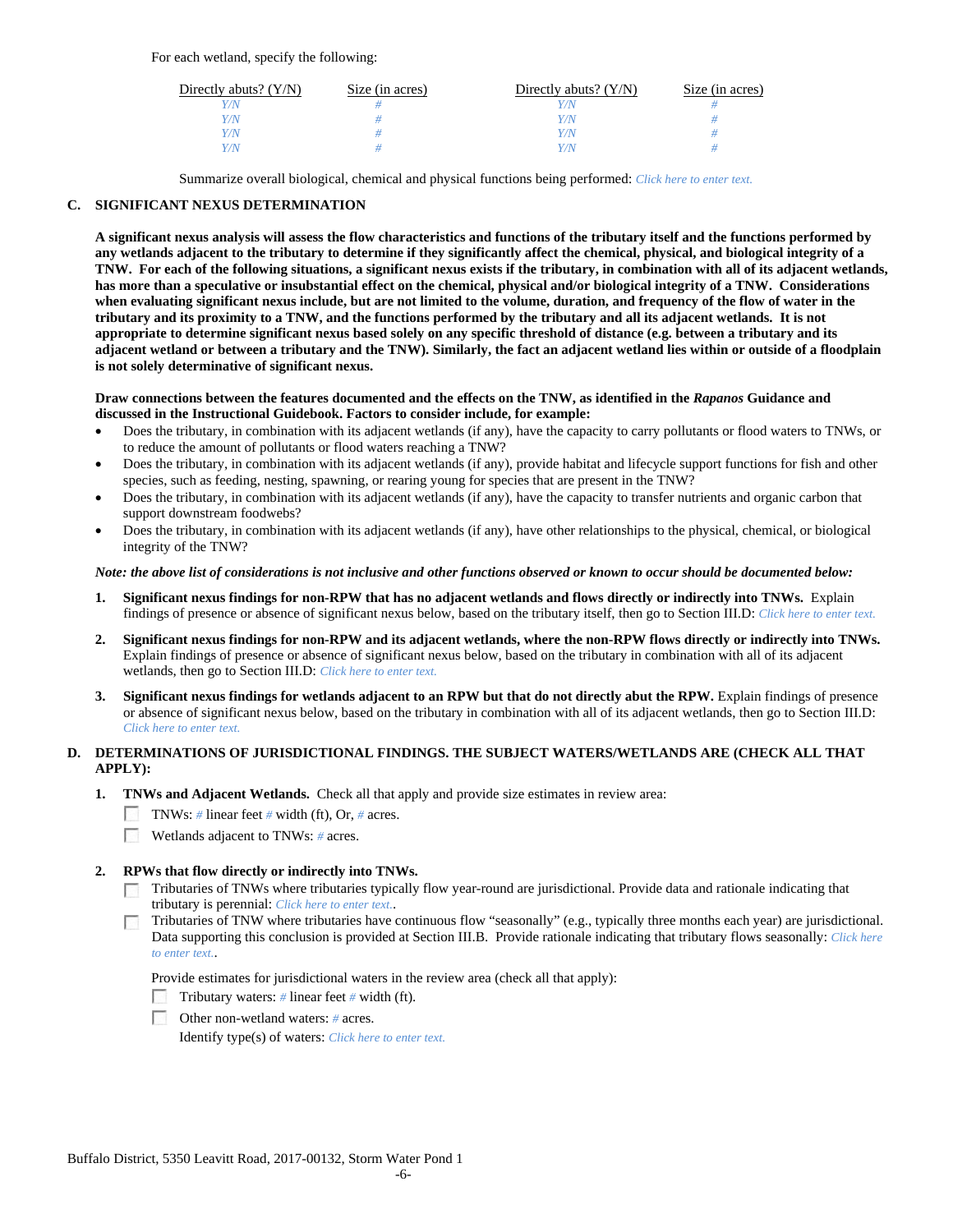### **3. Non-RPWs[8](#page-6-0) that flow directly or indirectly into TNWs.**

Waterbody that is not a TNW or an RPW, but flows directly or indirectly into a TNW, and it has a significant nexus with a **COM** TNW is jurisdictional. Data supporting this conclusion is provided at Section III.C.

Provide estimates for jurisdictional waters within the review area (check all that apply):

- Tributary waters: *#* linear feet *#* width (ft).
- Other non-wetland waters: *#* acres.
	- Identify type(s) of waters: *Click here to enter text.*

### **4. Wetlands directly abutting an RPW that flow directly or indirectly into TNWs.**

- **Barbara** Wetlands directly abut RPW and thus are jurisdictional as adjacent wetlands.
	- Wetlands directly abutting an RPW where tributaries typically flow year-round. Provide data and rationale indicating that tributary is perennial in Section III.D.2, above. Provide rationale indicating that wetland is directly abutting an RPW: *Click here to enter text.*

Wetlands directly abutting an RPW where tributaries typically flow "seasonally." Provide data indicating that tributary is seasonal in Section III.B and rationale in Section III.D.2, above. Provide rationale indicating that wetland is directly abutting an RPW: *Click here to enter text.*

Provide acreage estimates for jurisdictional wetlands in the review area: *#* acres.

### **5. Wetlands adjacent to but not directly abutting an RPW that flow directly or indirectly into TNWs.**

Wetlands that do not directly abut an RPW, but when considered in combination with the tributary to which they are  $\sim$ adjacent and with similarly situated adjacent wetlands, have a significant nexus with a TNW are jurisidictional. Data supporting this conclusion is provided at Section III.C.

Provide acreage estimates for jurisdictional wetlands in the review area: *#* acres.

- **6. Wetlands adjacent to non-RPWs that flow directly or indirectly into TNWs.** 
	- Wetlands adjacent to such waters, and have when considered in combination with the tributary to which they are adjacent  $\sim$ and with similarly situated adjacent wetlands, have a significant nexus with a TNW are jurisdictional. Data supporting this conclusion is provided at Section III.C.

Provide estimates for jurisdictional wetlands in the review area: *#* acres.

### **7. Impoundments of jurisdictional waters. [9](#page-6-1)**

As a general rule, the impoundment of a jurisdictional tributary remains jurisdictional.

- Demonstrate that impoundment was created from "waters of the U.S.," or
- Demonstrate that water meets the criteria for one of the categories presented above (1-6), or
- Demonstrate that water is isolated with a nexus to commerce (see E below). <u>г.</u>

### **E. ISOLATED [INTERSTATE OR INTRA-STATE] WATERS, INCLUDING ISOLATED WETLANDS, THE USE, DEGRADATION OR DESTRUCTION OF WHICH COULD AFFECT INTERSTATE COMMERCE, INCLUDING ANY SUCH WATERS (CHECK ALL THAT APPLY):[10](#page-6-2)**

- $\mathcal{L}_{\rm{eff}}$ which are or could be used by interstate or foreign travelers for recreational or other purposes.
- **1999** from which fish or shellfish are or could be taken and sold in interstate or foreign commerce.
- $\mathcal{L}_{\mathcal{A}}$ which are or could be used for industrial purposes by industries in interstate commerce.
- **1999** Interstate isolated waters.Explain: *Click here to enter text.*
- $\sim$ Other factors.Explain: *Click here to enter text.*

#### **Identify water body and summarize rationale supporting determination:** *Click here to enter text.*

Provide estimates for jurisdictional waters in the review area (check all that apply):

- Tributary waters: # linear feet # width (ft).
- Е Other non-wetland waters: *#* acres.

Identify type(s) of waters: *Click here to enter text.*

Wetlands: *#* acres.

 $\frac{1}{8}$ See Footnote # 3.

<span id="page-6-1"></span><span id="page-6-0"></span><sup>&</sup>lt;sup>9</sup> To complete the analysis refer to the key in Section III.D.6 of the Instructional Guidebook.

<span id="page-6-2"></span><sup>&</sup>lt;sup>10</sup> Prior to asserting or declining CWA jurisdiction based solely on this category, Corps Districts will elevate the action to Corps and EPA HQ for review consistent with the process described in the Corps/EPA *Memorandum Regarding CWA Act Jurisdiction Following Rapanos.*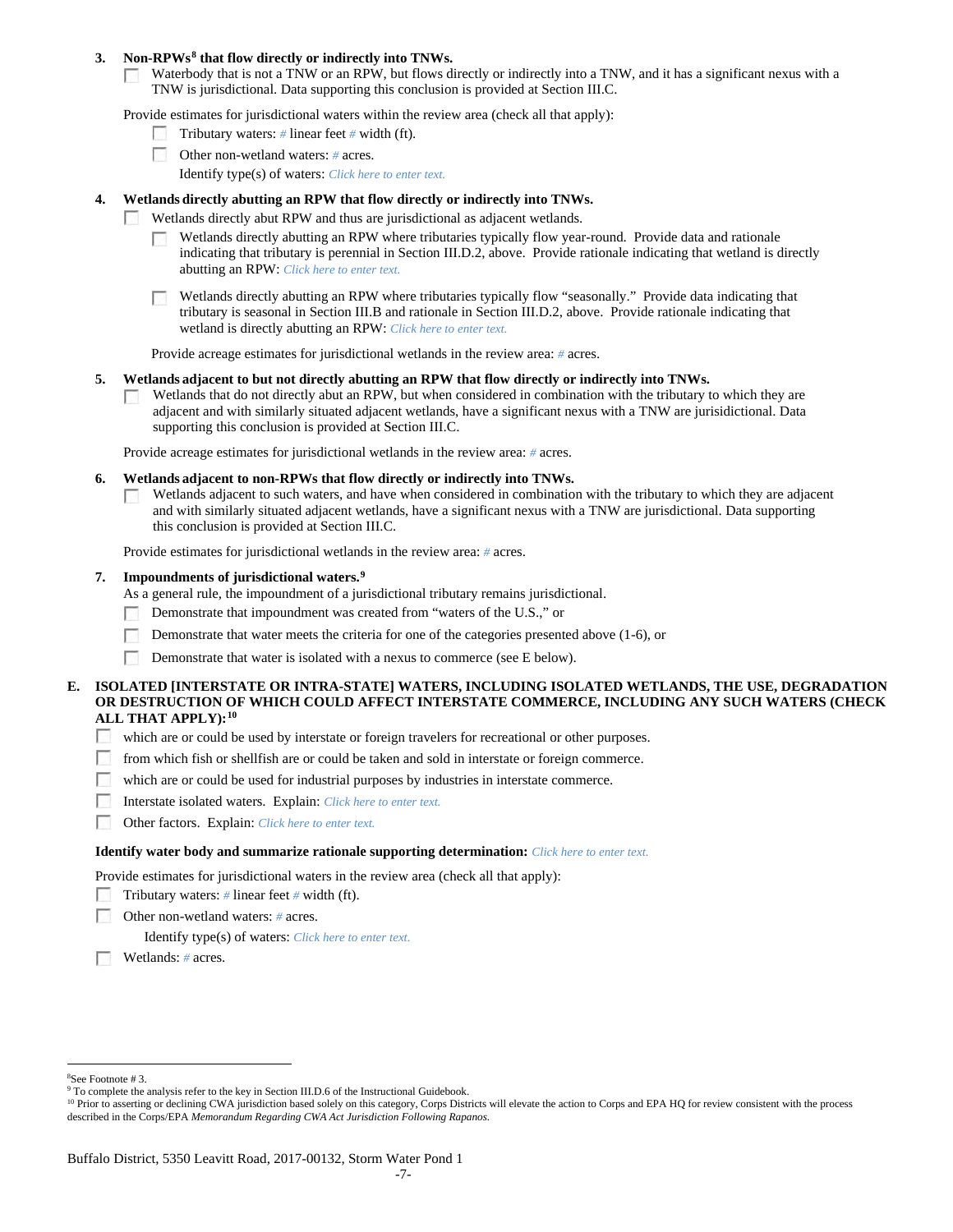| Е.                                                                                                                                                                                                         |                                                                                                                                                                                                                                                                                                                           | NON-JURISDICTIONAL WATERS, INCLUDING WETLANDS (CHECK ALL THAT APPLY):                                                                                                                                                                                          |  |  |
|------------------------------------------------------------------------------------------------------------------------------------------------------------------------------------------------------------|---------------------------------------------------------------------------------------------------------------------------------------------------------------------------------------------------------------------------------------------------------------------------------------------------------------------------|----------------------------------------------------------------------------------------------------------------------------------------------------------------------------------------------------------------------------------------------------------------|--|--|
|                                                                                                                                                                                                            |                                                                                                                                                                                                                                                                                                                           | If potential wetlands were assessed within the review area, these areas did not meet the criteria in the 1987 Corps of Engineers<br>Wetland Delineation Manual and/or appropriate Regional Supplements.                                                        |  |  |
|                                                                                                                                                                                                            | $\overline{\phantom{a}}$                                                                                                                                                                                                                                                                                                  | Review area included isolated waters with no substantial nexus to interstate (or foreign) commerce.<br>Prior to the Jan 2001 Supreme Court decision in "SWANCC," the review area would have been regulated based solely on the<br>"Migratory Bird Rule" (MBR). |  |  |
|                                                                                                                                                                                                            | $\sim$                                                                                                                                                                                                                                                                                                                    | Waters do not meet the "Significant Nexus" standard, where such a finding is required for jurisdiction. Explain: Click here to enter text.                                                                                                                     |  |  |
|                                                                                                                                                                                                            | ⊽                                                                                                                                                                                                                                                                                                                         | Other: (explain, if not covered above): See Section 1.2.B above.                                                                                                                                                                                               |  |  |
|                                                                                                                                                                                                            | Provide acreage estimates for non-jurisdictional waters in the review area, where the sole potential basis of jurisdiction is the MBR factors<br>(i.e., presence of migratory birds, presence of endangered species, use of water for irrigated agriculture), using best professional judgment<br>(check all that apply): |                                                                                                                                                                                                                                                                |  |  |
|                                                                                                                                                                                                            |                                                                                                                                                                                                                                                                                                                           | Non-wetland waters (i.e., rivers, streams): # linear feet # width (ft).                                                                                                                                                                                        |  |  |
|                                                                                                                                                                                                            |                                                                                                                                                                                                                                                                                                                           | Lakes/ponds: $# \, \text{acres.}$                                                                                                                                                                                                                              |  |  |
|                                                                                                                                                                                                            |                                                                                                                                                                                                                                                                                                                           | Other non-wetland waters: 1.29 acres. List type of aquatic resource: Storm water dention basin.                                                                                                                                                                |  |  |
|                                                                                                                                                                                                            |                                                                                                                                                                                                                                                                                                                           | Wetlands: # acres.                                                                                                                                                                                                                                             |  |  |
| Provide acreage estimates for non-jurisdictional waters in the review area that do not meet the "Significant Nexus" standard, where such a<br>finding is required for jurisdiction (check all that apply): |                                                                                                                                                                                                                                                                                                                           |                                                                                                                                                                                                                                                                |  |  |
|                                                                                                                                                                                                            |                                                                                                                                                                                                                                                                                                                           | Non-wetland waters (i.e., rivers, streams): $\#$ linear feet $\#$ width (ft).                                                                                                                                                                                  |  |  |
|                                                                                                                                                                                                            |                                                                                                                                                                                                                                                                                                                           | Lakes/ponds: $# \, \text{acres.}$                                                                                                                                                                                                                              |  |  |
|                                                                                                                                                                                                            |                                                                                                                                                                                                                                                                                                                           | Other non-wetland waters: # acres. List type of aquatic resource: Click here to enter text                                                                                                                                                                     |  |  |
|                                                                                                                                                                                                            |                                                                                                                                                                                                                                                                                                                           | Wetlands: # acres.                                                                                                                                                                                                                                             |  |  |
|                                                                                                                                                                                                            |                                                                                                                                                                                                                                                                                                                           | <b>SECTION IV: DATA SOURCES.</b>                                                                                                                                                                                                                               |  |  |
|                                                                                                                                                                                                            |                                                                                                                                                                                                                                                                                                                           | A. SUPPORTING DATA. Data reviewed for JD (check all that apply - checked items shall be included in case file and, where checked and                                                                                                                           |  |  |
|                                                                                                                                                                                                            |                                                                                                                                                                                                                                                                                                                           | requested, appropriately reference sources below):                                                                                                                                                                                                             |  |  |
|                                                                                                                                                                                                            | V                                                                                                                                                                                                                                                                                                                         | Maps, plans, plots or plat submitted by or on behalf of the applicant/consultant: Waters Determination Report for a 28.32 Acre site<br>located at 5350 Leavitt Road, City of Lorain, Lorain County, Ohio by Auxano Environmental LLC.                          |  |  |
|                                                                                                                                                                                                            | ⊽                                                                                                                                                                                                                                                                                                                         | Data sheets prepared/submitted by or on behalf of the applicant/consultant.                                                                                                                                                                                    |  |  |
|                                                                                                                                                                                                            |                                                                                                                                                                                                                                                                                                                           | Office concurs with data sheets/delineation report.<br>V                                                                                                                                                                                                       |  |  |
|                                                                                                                                                                                                            |                                                                                                                                                                                                                                                                                                                           | Office does not concur with data sheets/delineation report.<br><b>Fish</b>                                                                                                                                                                                     |  |  |
|                                                                                                                                                                                                            |                                                                                                                                                                                                                                                                                                                           | Data sheets prepared by the Corps: Click here to enter text.                                                                                                                                                                                                   |  |  |
|                                                                                                                                                                                                            |                                                                                                                                                                                                                                                                                                                           | Corps navigable waters' study: Click here to enter text.                                                                                                                                                                                                       |  |  |
|                                                                                                                                                                                                            | ▽                                                                                                                                                                                                                                                                                                                         | U.S. Geological Survey Hydrologic Atlas: USACE ORM 2 Database                                                                                                                                                                                                  |  |  |
|                                                                                                                                                                                                            |                                                                                                                                                                                                                                                                                                                           | USGS NHD data.<br>▽                                                                                                                                                                                                                                            |  |  |
|                                                                                                                                                                                                            |                                                                                                                                                                                                                                                                                                                           | USGS 8 and 12 digit HUC maps.<br>V                                                                                                                                                                                                                             |  |  |
|                                                                                                                                                                                                            | ∣V                                                                                                                                                                                                                                                                                                                        | U.S. Geological Survey map(s). Cite scale & quad name: OH-Lorain                                                                                                                                                                                               |  |  |
|                                                                                                                                                                                                            |                                                                                                                                                                                                                                                                                                                           | USDA Natural Resources Conservation Service Soil Survey. Citation: Click here to enter text.                                                                                                                                                                   |  |  |
|                                                                                                                                                                                                            | ∣V                                                                                                                                                                                                                                                                                                                        | National wetlands inventory map(s). Cite name: USACE ORM 2 Database                                                                                                                                                                                            |  |  |
|                                                                                                                                                                                                            |                                                                                                                                                                                                                                                                                                                           | State/Local wetland inventory map(s): Click here to enter text.                                                                                                                                                                                                |  |  |
|                                                                                                                                                                                                            |                                                                                                                                                                                                                                                                                                                           | FEMA/FIRM maps: Click here to enter text.                                                                                                                                                                                                                      |  |  |
|                                                                                                                                                                                                            |                                                                                                                                                                                                                                                                                                                           | 100-year Floodplain Elevation is: Click here to enter text. (National Geodectic Vertical Datum of 1929)                                                                                                                                                        |  |  |
|                                                                                                                                                                                                            | է                                                                                                                                                                                                                                                                                                                         | Photographs: $\overline{v}$ Aerial (Name & Date): Google Earth Pro (2017), Bing Aerial Imagery (2017), Historical Aerial Imagery<br>(https://www.historicaerials.com/viewer)<br>Other (Name & Date): Photographs submitted with the waters delineation         |  |  |
|                                                                                                                                                                                                            | <b>B</b>                                                                                                                                                                                                                                                                                                                  | or $\triangledown$<br>Previous determination(s). File no. and date of response letter: Click here to enter text.                                                                                                                                               |  |  |
|                                                                                                                                                                                                            |                                                                                                                                                                                                                                                                                                                           | Applicable/supporting case law: Click here to enter text.                                                                                                                                                                                                      |  |  |
|                                                                                                                                                                                                            |                                                                                                                                                                                                                                                                                                                           | Applicable/supporting scientific literature: Click here to enter text.                                                                                                                                                                                         |  |  |
|                                                                                                                                                                                                            | ▽                                                                                                                                                                                                                                                                                                                         | Other information (please specify): https://www.historicaerials.com/viewer                                                                                                                                                                                     |  |  |
|                                                                                                                                                                                                            |                                                                                                                                                                                                                                                                                                                           |                                                                                                                                                                                                                                                                |  |  |

# **B. ADDITIONAL COMMENTS TO SUPPORT JD:** *Click here to enter text.*